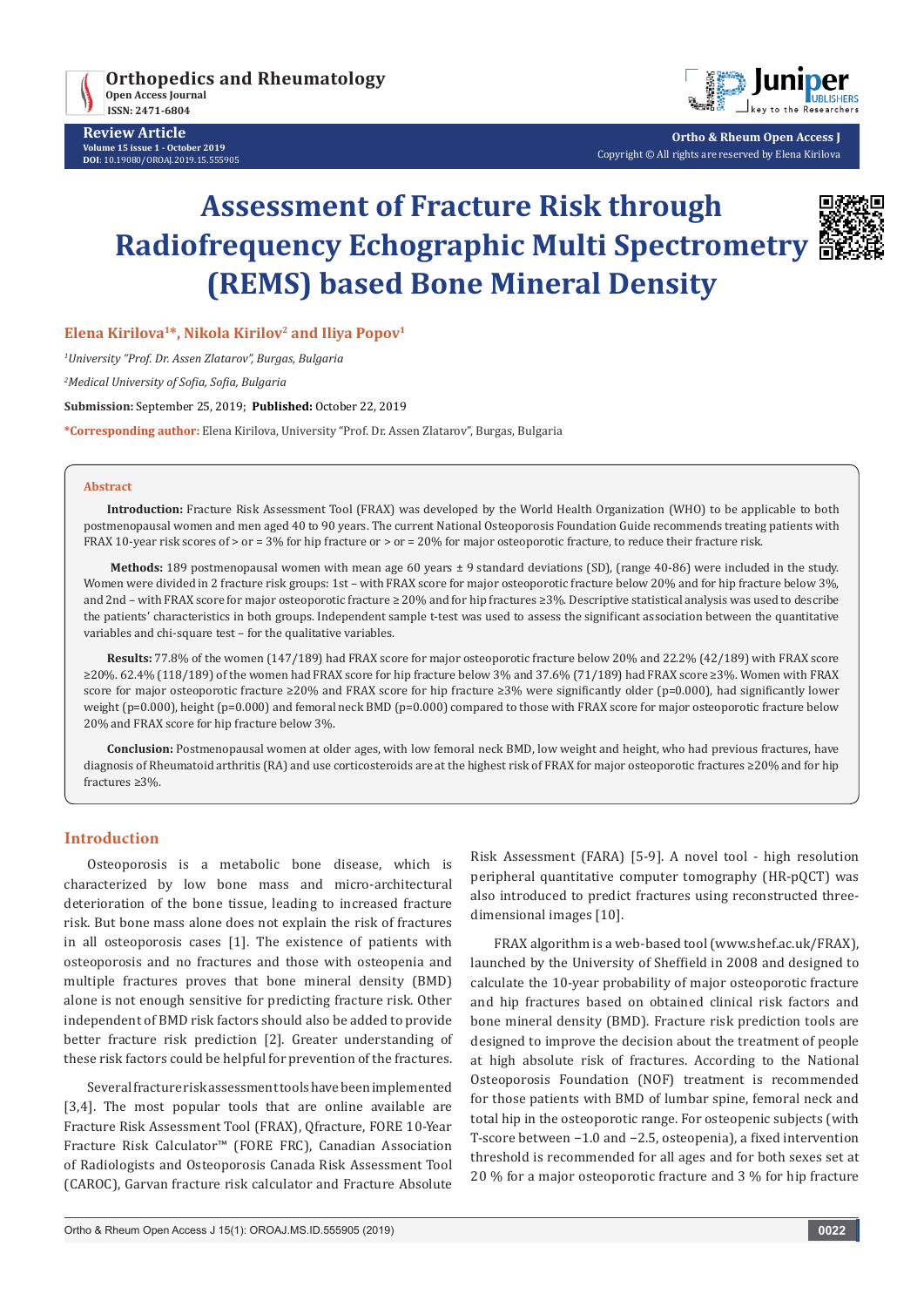probability [11]. For patients with osteoporosis and increased fracture risk preventive measures such as designing individual therapeutic programs should be adopted [12].

Currently, a new method called Radiofrequency Echographic Multi Spectrometry (REMS) is developed for osteoporosis diagnosis on axial sites at the Italian Institute of Clinical Physiology of the National Council of Research in Lecce (Echolight project) [13]. It is an innovative non-ionizing sonographic approach, which calculate the same diagnostic parameters provided by a Dual-energy X-ray absorptiometry (DXA) examination (BMD, T-score, Z-score, FRAX). The principle of the method is based on acquired radiofrequency signals during an echographic scan of the lumbar spine or femoral neck. The analysis of these native raw unfiltered ultrasound signals allows to keep maximum information about the investigated tissues, which are filtered out after the B-mode image reconstruction. Consideration about the bone status is given after that acquired signal spectra have been compared with previously derived spectral models for pathological and normal conditions. Collected data provides information about bone quantity and quality, so REMS approach is suitable for the estimation of bone strength and for the prediction of fracture risk [14]. A previous published study showed a high degree of correlation between the T-score values provided by the two techniques - REMS and DXA for both lumbar spine ( $r = 0.94$ ,  $p < 0.001$ ) and femoral neck ( $r = 0.93$ ,  $p < 0.001$ ), [12]. Furthermore, REMS technology may have some advantages over DXA method - it is non-ionizing approach and it is portable, so this make it possible to do wider screening of osteoporosis and to detect earlier the cases requiring DXA scanning [15-19].

REMS technology is a non-ionizing axial approach for osteoporosis diagnosis. The operating principle is based on the analysis of native raw unfiltered ultrasound signals, the socalled radiofrequency (RF) ultrasound signals, acquired during an echographic scan of lumbar vertebrae and/or femoral neck. The analysis of native unfiltered ultrasound signals allows to retain the maximum information about the characteristics of the investigated tissues, which are normally filtered out during the conventional process of B-mode image reconstruction. The bone health status is assessed through the comparison of the analyzed signal spectra with previously derived reference spectral models for the considered pathological and normal conditions. The large amount of collected data related to internal bone structure provides both quantity- and qualityrelated information, being thus theoretically suitable for the estimation of bone strength and the prediction of fracture risk. REMS technology is a non-ionizing axial approach for osteoporosis diagnosis. The operating principle is based on the analysis of native raw unfiltered ultrasound signals, the so called radiofrequency (RF) ultrasound signals, acquired during an echographic scan of lumbar vertebrae and/or femoral neck. The analysis of native unfiltered ultrasound signals allows to retain the maximum information about the characteristics of the investigated tissues, which are normally filtered out during the

conventional process of B-mode image reconstruction. The bone health status is assessed through the comparison of the analyzed signal spectra with previously derived reference spectral models for the considered pathological and normal conditions. The large amount of collected data related to internal bone structure provides both quantity- and quality-related information, being thus theoretically suitable for the estimation of bone strength and the prediction of fracture risk. The aim of this study is to assess the characteristics of the patients with FRAX score for major osteoporotic fracture ≥ 20% and for hip fractures ≥3% through REMS technology.

#### **Methods**

189 postmenopausal women with mean age 60 years  $\pm$ 9 standard deviations (SD), (range 40-86) were included in the study. Women were divided in 2 fracture risk groups: 1st – with FRAX score for major osteoporotic fracture below 20% and for hip fracture below 3%, and 2nd – with FRAX score for major osteoporotic fracture  $\geq$  20% and for hip fractures ≥3%. Descriptive statistical analysis was used to describe the patients' characteristics in both groups. Independent sample t test was used to assess the significant association between the quantitative variables and chi-square test – for qualitative variables. Information about the following risk factors was collected – previous fractures, diagnosis of RA, current smoking, current use of glucocorticoids (GC) and alcohol consumption more than 30 ml per day. Chi-square test was used to assess if there is a significant difference between the risk factors in the both fracture risk groups.

#### **Results**

77.8% of the women (147/189) had FRAX score for major osteoporotic fracture below 20% and 22.2% (42/189) had FRAX score ≥20%. 62.4% (118/189) of the women had FRAX score for hip fracture below 3% and 37.6% (71/189) had FRAX score ≥3%. So the majority of the postmenopausal women had FRAX score for major osteoporotic fracture below 20% and FRAX score for hip fracture below 3%. Women with FRAX score for major osteoporotic fracture ≥20% were significantly older - with mean age 72.69 years (yr)  $\pm$  8.2 SD compared to those with FRAX score for major osteoporotic fracture below 20% - with mean age  $60.84$  yr  $\pm$  9.7 SD, (p=0.000). Women with FRAX score for hip fracture ≥3% were also significantly older – with mean age 72.37  $yr \pm 7.6$  than those women with FRAX score <3% - with mean age 58.13 yr ± 8.3 SD. The weight of the women with FRAX score for major osteoporotic fracture ≥20% was significantly lower - mean weight 63.6 kilograms (kg)  $\pm$  12.9 SD compared to those with FRAX score for major osteoporotic fracture below 20% - with mean weight 73.6 kg  $\pm$  16.4 SD, (p=0.000). Women with FRAX score for hip fracture ≥3% had also significantly lower mean weight –  $63.6 \text{ kg} \pm 12.4 \text{ SD}$  than those women with FRAX score  $<$ 3% - 76.0 kg  $\pm$  16.4 SD, (p=0.000). The group with FRAX score for major osteoporotic fracture ≥20% had significantly lower mean height – 151.8 centimeter (cm)  $\pm$  6.6 SD and significantly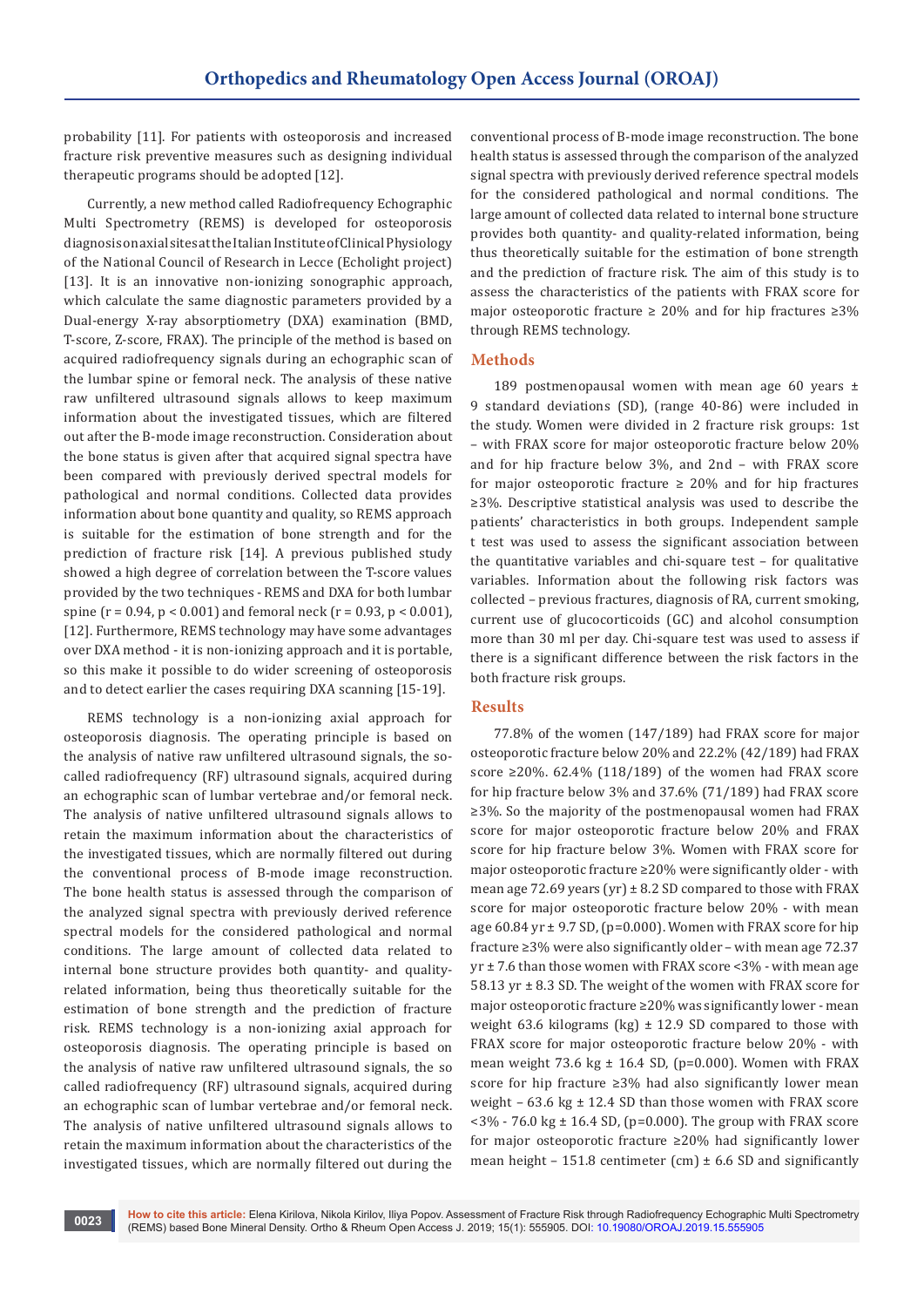lower mean BMD –  $0.567$  g/cm2  $\pm$  0.199 SD compared to the group with FRAX score for major osteoporotic fracture< 20% - 157.7 cm ± 7.6 SD and BMD 0.723 g/cm2 ± 0.141 SD, (p=0.000). The group with FRAX score for hip fracture ≥3% had significantly lower mean height  $-152.5$  cm  $\pm 7.1$  SD and significantly lower mean BMD -  $0.579$  g/cm2  $\pm$  0.098 SD compared to the women with FRAX score for hip fracture< 3% - height 158.8 cm ± 7.2 SD and BMD 0.735 g/cm2 ± 0.121 SD, (p=0.000), (Table 1).

Table 1: Independent sample t test for comparison of age, weight, height and BMD between the two FRAX risk groups; BMD<sub>FN</sub> – bone mineral density of the femoral neck.

|                            |                  | <b>FRAX score</b> | $\mathbf N$ | Mean    | <b>Std. Deviation</b> | <b>Std. Error Mean</b> | p-value |  |
|----------------------------|------------------|-------------------|-------------|---------|-----------------------|------------------------|---------|--|
| FRAX<br>Major osteoporotic | Age (years)      | $< 20\%$          | 147         | 60.84   | 9.700                 | .800                   | 0.000   |  |
|                            |                  | $>20\%$           | 42          | 72.69   | 8.188                 | 1.263                  |         |  |
|                            | Weight (kg)      | $< 20\%$          | 147         | 73.567  | 16.3859               | 1.3515                 | 0.000   |  |
|                            |                  | $\geq 20\%$       | 42          | 63.610  | 12.8528               | 2.0073                 |         |  |
|                            | Height (cm)      | $< 20\%$          | 147         | 157.715 | 7.6493                | .6309                  |         |  |
|                            |                  | $\geq 20\%$       | 42          | 151.805 | 6.5773                | 1.0272                 | 0.000   |  |
|                            | BMDFN $(g/cm^2)$ | $< 20\%$          | 147         | 0.72343 | 0.1408                | 0.0345                 |         |  |
|                            |                  | $\geq$ 20%        | 42          | 0.56734 | 0.1987                | 0.0345                 | 0.000   |  |
| FRAX hip fracture          | age              | $<3\%$            | 118         | 58.13   | 8.300                 | 0.764                  | 0.000   |  |
|                            |                  | $\geq$ 3%         | 71          | 72.37   | 7.581                 | 0.900                  |         |  |
|                            | weight           | $<3\%$            | 118         | 76.012  | 16.4217               | 1.5117                 |         |  |
|                            |                  | $\geq$ 3%         | 71          | 63.614  | 12.4427               | 1.4872                 | 0.000   |  |
|                            | height           | <3%               | 118         | 158.771 | 7.2388                | 0.6664                 | 0.000   |  |
|                            |                  | $\geq$ 3%         | 71          | 152.473 | 7.1416                | 0.8536                 |         |  |
|                            | BMDFN $(g/cm2)$  | $<3\%$            | 118         | 0.73506 | 0.1209                | 0.0115                 | 0.000   |  |
|                            |                  | $\geq$ 3%         | 71          | 0.57876 | 0.0977                | 0.0116                 |         |  |

In the group with FRAX score for major osteoporotic fracture ≥20%, women with previous fractures (N=32) were about three times more than those without previous fractures (N=10) and in the group with FRAX score for major osteoporotic fracture < 20% the same proportion was observed but in benefit of the women without fractures (111/36 – without fractures/ with fractures). These differences were statistically significant (p=0.000). In the group with FRAX score for hip fractures  $\geq 3\%$ , women with previous fractures were also more (N=40) than those women without fractures (N=31) and in the group with FRAX score for hip fractures < 3%, women without previous fractures were about three times more than those with previous fractures, (p=0.000). There were no statistically significant differences between the number of the smoker and non-smoker in the groups with FRAX score for major osteoporotic fracture

and with FRAX score for hip fractures, (p=0.072). The group with FRAX score for major osteoporotic fractures ≥20% and for hip fractures ≥3% showed higher proportion of the women with CS use/without CS use compared to the group with FRAX score for major osteoporotic fractures <20% and for hip fractures <3%, (p=0.009). The proportion of the women with RA/without RA was 0.8 in the FRAX group for major osteoporotic fracture  $\geq 20\%$ and about 0.6 in the FRAX group for hip fracture  $\geq$  3% and these proportions were significantly higher than the proportion 0.3 in the FRAX group for major osteoporotic fracture < 20% and for hip fracture < 3%, (p=0.015). Alcohol consumption more than 30 ml per day was not statistically significant in the groups with FRAX for major osteoporotic fracture and FRAX for hip fractures, (p=0.486), (Table 2).

|  |  | Table 2: Chi-square test for the significance of the risk factors in both FRAX risk groups. |  |  |  |
|--|--|---------------------------------------------------------------------------------------------|--|--|--|
|--|--|---------------------------------------------------------------------------------------------|--|--|--|

| <b>FRAX Major osteoporotic</b> |     | <b>FRAX Major osteoporotic</b> |             | <b>FRAX</b> hip fracture |           |         |
|--------------------------------|-----|--------------------------------|-------------|--------------------------|-----------|---------|
|                                |     | $< 20\%$                       | $\geq 20\%$ | $< 3\%$                  | $\geq$ 3% | p-value |
|                                |     | Count                          | Count       | Count                    | Count     |         |
| Previous fracture              | yes | 36                             | 32          | 28                       | 40        | 0.000   |
|                                | no  | 111                            | 10          | 90                       | 31        |         |
| smoking                        | yes | 38                             | C.          | 32                       | 11        | 0.072   |
|                                | no  | 109                            | 37          | 86                       | 60        |         |
| Corticosteroid use             | yes | 17                             | 14          | 13                       | 18        | 0.009   |
|                                | no. | 130                            | 28          | 105                      | 53        |         |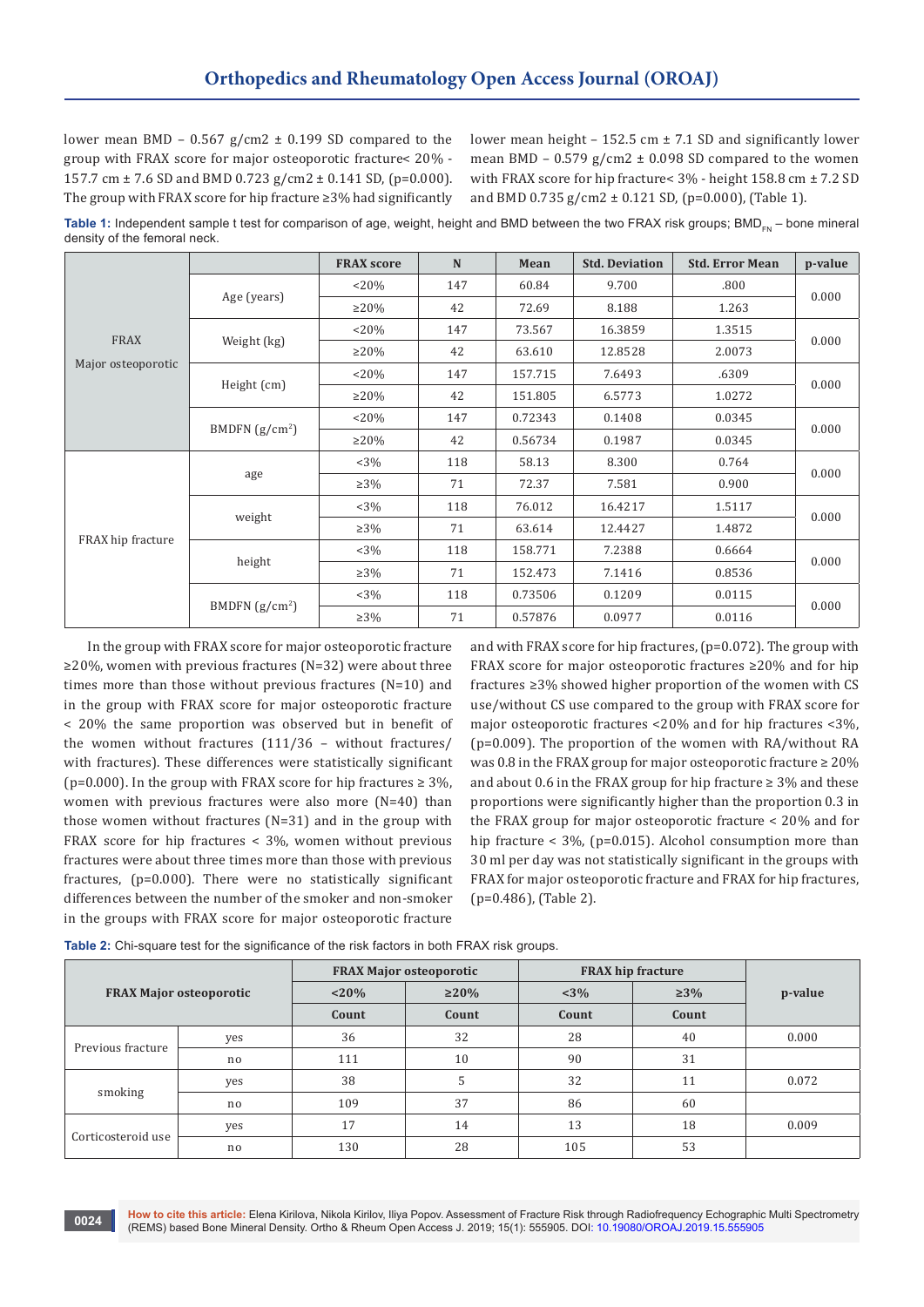| Rheumatoid<br>arthritis        | yes | 34                  | 19 | 26  | 27<br><u>.</u> | 0.015 |
|--------------------------------|-----|---------------------|----|-----|----------------|-------|
|                                | no  | 113                 | 23 | 92  | 44             |       |
| Alcohol                        | yes | 1 <sub>2</sub><br>ᆠ |    | 10  |                | 0.486 |
| consumption<br>more than 30 ml | no  | 135                 | 40 | 108 | 67             |       |

#### **Discussion**

Osteoporosis is a highly prevalent metabolic bone disease, which leads to bone fragility and subsequent fractures, most of them with social and economic impact. The necessity of adequate treatment for individuals at high risk of fractures brought about the need for new risk prediction models. FRAX algorithm, released in 2008 by WHO, is a fracture risk assessment tool, which gives 10-year probability for major osteoporotic fractures and hip fractures [20,21]. The clinical risk factors in the FRAX model are on one hand easily accessible and on the other hand highly validated from an evidence-based assessment [22]. Furthermore, FRAX tool has been incorporated into the software of some DXA scanners [23,24]. In the current study, the opportunity to assess the 10-year fracture risk with REMS technology, which has integrated Fracture Risk Assessment Tool (FRAX) [25], motivated us to describe the patients' characteristics in the different FRAX risk groups with this novel method.

We found out that the incidence of FRAX for major osteoporotic fractures was 22.2% and the incidence of FRAX for hip fractures ≥3% was 37.6%. FRAX score was calculated using the following risk factors - age, weight, height, BMD, previous fractures, current smoking, diagnosis of RA, current use of corticosteroids and alcohol consumption more than 30 ml per day. We observed statistically significant differences for age, weight, height, BMD, current use of corticosteroids, previous fractures and diagnosis of RA between the groups with FRAX for major osteoporotic ≥20% and with FARX for major osteoporotic <20%. The same results were observed in the groups with FRAX score for hip fracture ≥3% and with FRAX score for hip fracture  $<3\%$ .

Results in the current study showed that age is a very important risk factor for FRAX major osteoporotic and for hip fractures due to statistically significant differences in the age between the women in the both FRAX groups. The influence of the FRAX risk assessment by the age is in accordance with the data provided by the National Osteoporosis Group [11]. In the study of Gadam et al. age was the only risk factor in postmenopausal women that was significantly different between those with identical and different predictions [26-29]. The indicators - weight and height are significant risk factors for FRAX major osteoporotic ≥20% and for hip fractures ≥3% in our study. Similar results are observed in the other FRAX studies. Body mass index (BMI), an indicator compounded of weight and height, showed negative association with FRAX-based fracture probabilities in the previous studies. This association was

especially significant in subjects with a BMI less than 19 kg/m<sup>2</sup>, while for subjects with a BMI greater than  $19 \text{ kg/m}^2$ , the fracture risk remained relatively stable [30-32].

According to the World Health Organization (WHO) criteria, BMD measured by dual-energy X-ray absorptiometry (DXA), is the most widely used in the diagnosis of osteoporosis [33]. Although a low BMD is a determinant of osteoporotic fracture, some fracture cases did not have a BMD in the osteoporotic range [34-36]. According to Kanis et al. the prediction of fractures with the use of clinical risk factors alone in FRAX is comparable to the use of BMD alone to predict fractures. In the current study patients with lower BMD showed significantly higher FRAX score for major osteoporotic fractures and for hip fractures, which is in accordance with the previous studies [37-39].

According to our study presence of previous fracture was significant for FRAX major osteoporotic ≥20% and for hip fractures ≥3%. It is beyond controversy that previous fractures increase the risk of future fractures [20,37]. In the study of Morin et al. non-traumatic fractures in women were associated with osteoporosis at the femoral neck and the authors showed that the site of previous fractures impacts future fracture risk, independent of the BMD value [40].

RA has been incorporated as a dichotomous predictor in the WHO FRAX algorithm for predicting the 10-year risk of hip or major osteoporotic fracture. In our study RA was significant for FRAX major osteoporotic and FRAX for hip fractures. Several studies showed in alignment with our study that the incidence of fracture is higher in RA patients than in controls [41-44]. FRAX could be underestimated due to the lack of information about the severity of RA and on the contrary it may overestimate fracture risk due to higher mortality among patients with RA [45]. The use of corticosteroids (CS) has been incorporated as one of the clinical risk factors for calculating the 10-year fracture risk in the Fracture Risk Assessment Tool (FRAX). CS can have impact on the fracture risk independent of bone density [46]. According to Kanis et al. the exposure to glucocorticoids was found to be significant for fracture probability. Fracture probabilities increased with 15% for high doses of CS (> 7.5 mg daily).

## **Conclusion**

Postmenopausal women at older ages, with low femoral neck BMD, low weight and height, who had previous fractures, have diagnosis of RA and use corticosteroids are at the highest risk of FRAX for major osteoporotic fractures ≥20% and for hip fractures ≥3%.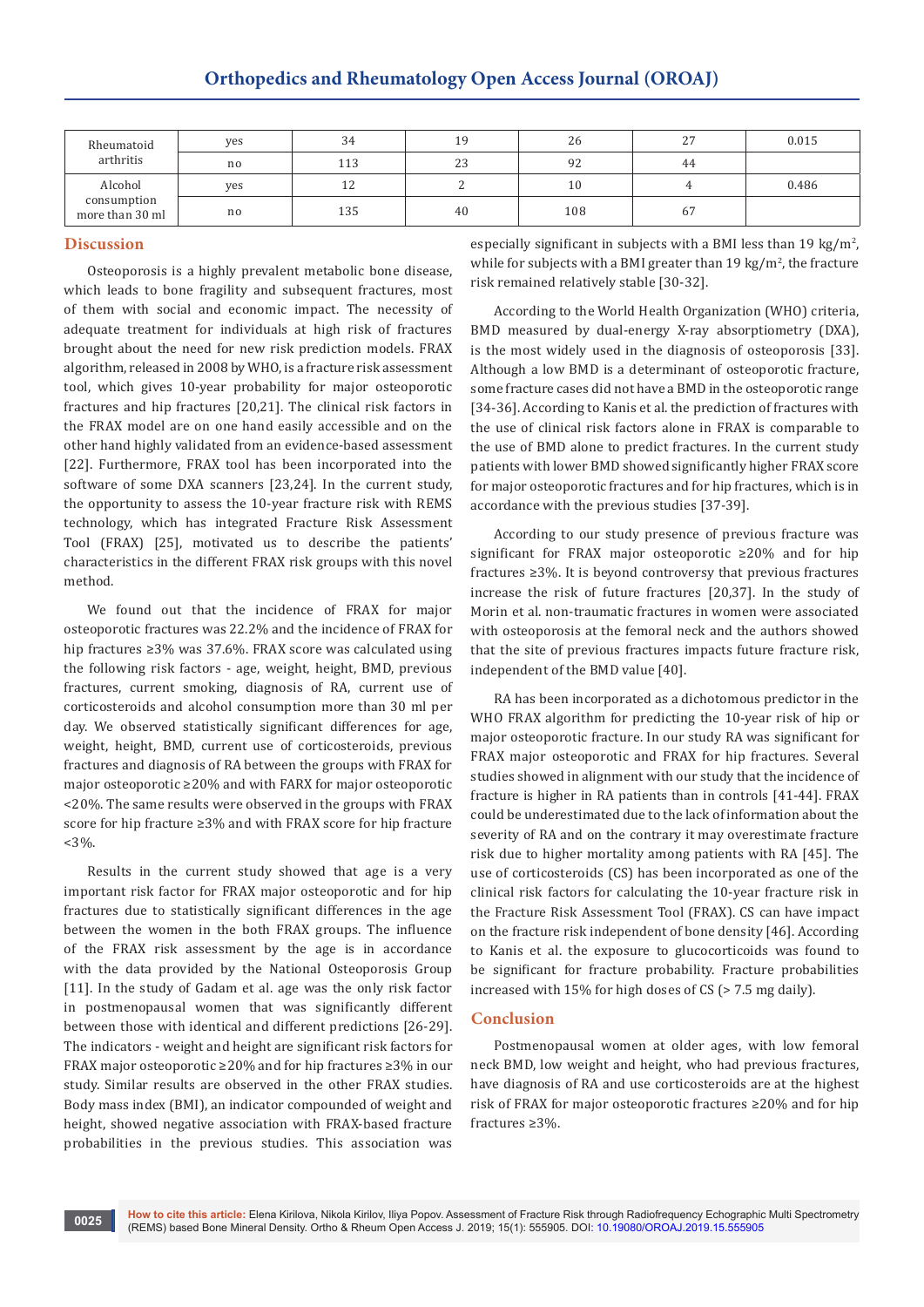#### **References**

- **1.** [Buchbinder R,](https://www.ncbi.nlm.nih.gov/pubmed/29618171) Johnston RV, Rischin KJ, Homik J, Jones CA, et al. (2018) [Percutaneous vertebroplasty for osteoporotic vertebral compression](https://www.ncbi.nlm.nih.gov/pubmed/29618171)  [fracture. Percutaneous vertebroplasty for osteoporotic vertebral](https://www.ncbi.nlm.nih.gov/pubmed/29618171)  [compression fracture. Cochrane Database Syst Rev 4: CD006349.](https://www.ncbi.nlm.nih.gov/pubmed/29618171)
- 2. [Silverman SL, Calderon AD \(2010\) The Utility and Limitations of FRAX:](https://www.ncbi.nlm.nih.gov/pubmed/20811963)  A US Perspective. [Curr Osteoporos Rep 8\(4\): 192-197.](https://www.ncbi.nlm.nih.gov/pubmed/20811963)
- 3. [Kanis JA, McCloskey EV, Johansson H, Cooper C, Rizzoli R, et al. \(2019\)](https://www.ncbi.nlm.nih.gov/pubmed/30324412)  [European guidance for the diagnosis and management of osteoporosis](https://www.ncbi.nlm.nih.gov/pubmed/30324412)  [in postmenopausal women. Osteoporos Int 30\(1\): 3-44.](https://www.ncbi.nlm.nih.gov/pubmed/30324412)
- 4. Kanis JA (2007) on behalf of the World Health Organization Scientific Group . Assessment of osteoporosis at the primary health-care level. Technical Report. World Health Organization Collaborating Centre for Metabolic Bone Diseases, University of Sheffield, UK.
- **5.** [Ettinger B, Liu H, Blackwell T, Hoffman AR,](https://www.ncbi.nlm.nih.gov/pubmed/22445858) Ensrud KE, et al. (2012) [Validation of FRC, a fracture risk assessment tool, in a cohort of older](https://www.ncbi.nlm.nih.gov/pubmed/22445858)  [men: the Osteoporotic Fractures in Men \(MrOS\) Study.](https://www.ncbi.nlm.nih.gov/pubmed/22445858) J Clin Densitom [15\(3\): 334–342.](https://www.ncbi.nlm.nih.gov/pubmed/22445858)
- **6.** Hippisley-Cox J, [Coupland C \(2012\) Derivation and validation of](https://www.ncbi.nlm.nih.gov/pubmed/22619194)  [updated QFracture algorithm to predict risk of osteoporotic fracture](https://www.ncbi.nlm.nih.gov/pubmed/22619194)  [in primary care in the United Kingdom: prospective open cohort study.](https://www.ncbi.nlm.nih.gov/pubmed/22619194)  [BMJ 344: e3427.](https://www.ncbi.nlm.nih.gov/pubmed/22619194)
- 7. [Kanis JA, Harvey NC, Johansson H, Odén A, McCloskey EV, et al. \(2017\)](https://www.ncbi.nlm.nih.gov/pubmed/28716500)  [Overview of Fracture Prediction Tools.](https://www.ncbi.nlm.nih.gov/pubmed/28716500) J Clin Densitom 20(3): 444–450.
- 8. [Leslie WD, Berger C, Langsetmo L, Lix LM,](https://www.ncbi.nlm.nih.gov/pubmed/20967422) Adachi JD, et al. (2011) Con[struction and validation of a simplified fracture risk assessment tool](https://www.ncbi.nlm.nih.gov/pubmed/20967422)  [for Canadian women and men: results from the CaMos and Manitoba](https://www.ncbi.nlm.nih.gov/pubmed/20967422)  cohorts. [Osteoporos Int 22\(6\): 1873-1883.](https://www.ncbi.nlm.nih.gov/pubmed/20967422)
- 9. [Williams ST, Lawrence PT, Miller KL, Crook JL, LaFleur J, et al. \(2017\) A](https://www.ncbi.nlm.nih.gov/pubmed/28756457)  [comparison of electronic and manual fracture risk assessment tools in](https://www.ncbi.nlm.nih.gov/pubmed/28756457)  [screening elderly male US veterans at risk for osteoporosis. Osteopo](https://www.ncbi.nlm.nih.gov/pubmed/28756457)[ros Int 28\(11\): 3107-3111.](https://www.ncbi.nlm.nih.gov/pubmed/28756457)
- 10. [Cheung AM, Adachi JD, Hanley DA, Kendler DL,Davison KS, et al. \(2013\)](https://www.ncbi.nlm.nih.gov/pubmed/23525967)  [High-resolution peripheral quantitative computed tomography for the](https://www.ncbi.nlm.nih.gov/pubmed/23525967)  [assessment of bone strength and structure: a review by the Canadian](https://www.ncbi.nlm.nih.gov/pubmed/23525967)  Bone Strength Working Group. [Curr Osteoporos Rep 11\(2\): 136-146.](https://www.ncbi.nlm.nih.gov/pubmed/23525967)
- 11. [Kanis JA, Harvey NC, Cooper C, Johansson H,](https://www.ncbi.nlm.nih.gov/pubmed/27465509) Odén A, et al. (2016) A [systematic review of intervention thresholds based on FRAX : A report](https://www.ncbi.nlm.nih.gov/pubmed/27465509)  [prepared for the National Osteoporosis Guideline Group and the Inter](https://www.ncbi.nlm.nih.gov/pubmed/27465509)[national Osteoporosis Foundation.](https://www.ncbi.nlm.nih.gov/pubmed/27465509) Arch Osteoporos 11(1): 25.
- 12. [Tomasevic-Todorovic S, Vazic A, Issaka A, Hanna F \(2018\) Compara](https://www.ncbi.nlm.nih.gov/pmc/articles/PMC5985792/)[tive assessment of fracture risk among osteoporosis and osteopenia](https://www.ncbi.nlm.nih.gov/pmc/articles/PMC5985792/)  patients: a cross-sectional study. [Open Access Rheumatol 10: 61–66.](https://www.ncbi.nlm.nih.gov/pmc/articles/PMC5985792/)
- 13. [Pisani P, Renna MD, Conversano F, Casciaro E, Muratore M, et al. \(2013\)](https://www.ncbi.nlm.nih.gov/pubmed/24349644)  [Screening and early diagnosis of osteoporosis through X-ray and ultra](https://www.ncbi.nlm.nih.gov/pubmed/24349644)[sound-based techniques. World J Radiol 5\(11\): 398-410.](https://www.ncbi.nlm.nih.gov/pubmed/24349644)
- **14.**[Diez-Perez A,](https://www.ncbi.nlm.nih.gov/pubmed/31422565) Brandi ML, Al-Daghri N, Branco JC, Bruy**è**re O, et al. [\(2019\) Radiofrequency echographic multi-spectrometry for the in-vivo](https://www.ncbi.nlm.nih.gov/pubmed/31422565)  [assessment of bone strength: state of the art-outcomes of an expert](https://www.ncbi.nlm.nih.gov/pubmed/31422565)  [consensus meeting organized by the European Society for Clinical and](https://www.ncbi.nlm.nih.gov/pubmed/31422565)  [Economic Aspects of Osteoporosis, Osteoarthritis and Musculoskeletal](https://www.ncbi.nlm.nih.gov/pubmed/31422565)  [Diseases \(ESCEO\). Aging Clin Exp Res 31\(10\): 1375-1389.](https://www.ncbi.nlm.nih.gov/pubmed/31422565)
- 15. Aventaggiato M, Conversano F, Pisani P, Casciaro E, Franchini R, et al. (2016) Validation of an automatic segmentation method to detect vertebral interfaces in ultrasound images. IET Sci Measurement Technol 10: 18-27.
- 16. [Bojincă VC, Popescu CC, Decianu RD, Dobrescu A,](https://www.ncbi.nlm.nih.gov/pubmed/31410123) Bălănescu SM, et al. [\(2019\) A novel quantitative method for estimating bone mineral den](https://www.ncbi.nlm.nih.gov/pubmed/31410123)[sity using B-mode ultrasound and radiofrequency signals-a pilot study](https://www.ncbi.nlm.nih.gov/pubmed/31410123)

[on patients with rheumatoid arthritis.](https://www.ncbi.nlm.nih.gov/pubmed/31410123) Exp Ther Med 18(3):1661-1668.

- 17. [Casciaro S, Peccarisi M, Pisani P, Franchini R, Greco A, et al. \(2016\) An](https://www.ncbi.nlm.nih.gov/pubmed/27033331)  [advanced quantitative echosound methodology for femoral neck den](https://www.ncbi.nlm.nih.gov/pubmed/27033331)[sitometry. Ultrasound Med Biol 42\(6\): 1337-1356.](https://www.ncbi.nlm.nih.gov/pubmed/27033331)
- 18. Crespo DO, Nogues X, Diez-Perez [A \(2019\) Sat0710-hpr radiofrequen](https://ard.bmj.com/content/78/Suppl_2/1457.1.responses)[cy echographic multi spectrometry osteoporosis diagnosis on femoral](https://ard.bmj.com/content/78/Suppl_2/1457.1.responses)  [neck: a spanish clinical experience. Annals of the Rheumatic Diseas](https://ard.bmj.com/content/78/Suppl_2/1457.1.responses)es [78: 1457.](https://ard.bmj.com/content/78/Suppl_2/1457.1.responses)
- 19. Di Paola M, Gatti D, Viapiana O, [Cianferotti L,](https://www.ncbi.nlm.nih.gov/pubmed/30178159) Cavalli L, et al. (2019) [Radiofrequency echographic multispectrometry compared with dual](https://www.ncbi.nlm.nih.gov/pubmed/30178159)  [X-ray absorptiometry for osteoporosis diagnosis on lumbar spine and](https://www.ncbi.nlm.nih.gov/pubmed/30178159)  [femoral neck. Osteoporos Int 30\(2\): 391-402.](https://www.ncbi.nlm.nih.gov/pubmed/30178159)
- 20. Kanis JA (2008) On behalf of the World Health Organization Scientific Group. Assessment of osteoporosis at the primary health-care level. Technical report. University of Sheffield, WHO Coolaborating Center, UK.
- 21. [Kanis JA, Johnell O, Oden A, Johansson H, McCloskey E \(2008\) FRAX](https://www.ncbi.nlm.nih.gov/pubmed/18292978)  [and the assessment of fracture probability in men and women from the](https://www.ncbi.nlm.nih.gov/pubmed/18292978)  UK. Osteoporos Int [19\(4\): 385-397.](https://www.ncbi.nlm.nih.gov/pubmed/18292978)
- 22. [Kanis JA, McCloskey E, Johansson H, Oden A, Leslie WD \(2012\) FRAX](https://www.ncbi.nlm.nih.gov/pubmed/22057815)  [with and without bone mineral density.](https://www.ncbi.nlm.nih.gov/pubmed/22057815) Calcif Tissue Int 90(1): 1-13.
- 23. Cezary Iwaszkiewicz, Piotr Leszczyński (2019) Bone densitometry by radiofrequency echographic multi-spectrometry (REMS) in the diagnosis of osteoporosis. Forum Reumatologiczne 5(2): 81-88.
- 24. [U.S. Food & Drug Administration \(2018\) Echolight S.p.a. EchoS 510\(K\)](https://www.accessdata.fda.gov/cdrh_docs/pdf18/K180516.pdf)  [Premarket Notification.](https://www.accessdata.fda.gov/cdrh_docs/pdf18/K180516.pdf)
- 25. [Aubry-Rozier B, Stoll D, Krieg MA, Lamy O, Hans D \(2013\) What was](https://www.ncbi.nlm.nih.gov/pubmed/23114631)  [your fracture risk evaluated by FRAX® the day before your osteopo](https://www.ncbi.nlm.nih.gov/pubmed/23114631)[rotic fracture. Clin Rheumatol 32: 219-223.](https://www.ncbi.nlm.nih.gov/pubmed/23114631)
- 26. [Bolland MJ, Grey A, Gamble G, Reid IR \(2013\) Comment on Kanis et](https://www.ncbi.nlm.nih.gov/pubmed/22584994)  [al.: Pitfalls in the external validation of FRAX. Osteoporos Int 24\(1\):](https://www.ncbi.nlm.nih.gov/pubmed/22584994)  [389- 390.](https://www.ncbi.nlm.nih.gov/pubmed/22584994)
- 27. [Gadam RK, Schlauch K, Izuora KE \(2013\) Frax prediction without BMD](https://www.ncbi.nlm.nih.gov/pubmed/24121261)  [for assessment of osteoporotic fracture risk.](https://www.ncbi.nlm.nih.gov/pubmed/24121261) Endocr Pract 19(5): 780- [784.](https://www.ncbi.nlm.nih.gov/pubmed/24121261)
- 28. [Sornay-Rendu E, Munoz F, Delmas PD, Chapurlat RD \(2010\) The FRAX](https://www.ncbi.nlm.nih.gov/pubmed/20499352)  [tool in French women: How well does it describe the real incidence of](https://www.ncbi.nlm.nih.gov/pubmed/20499352)  fracture in the OFELY cohort? I Bone Miner Res 25: 2101-2107.
- 29. [Armstrong ME, Spencer EA, Cairns BJ, Banks E, Pirie K, et al. \(2011\)](https://www.ncbi.nlm.nih.gov/pubmed/21611971)  [Body mass index and physical activity in relation to the incidence of](https://www.ncbi.nlm.nih.gov/pubmed/21611971)  [hip fracture in postmenopausal women.](https://www.ncbi.nlm.nih.gov/pubmed/21611971) J Bone Miner Res 26(6): 1330- [1338.](https://www.ncbi.nlm.nih.gov/pubmed/21611971)
- 30. [Gao G, Zhang ZL, Zhang H, Hu WW, Huang QR, et al. \(2008\) Hip axis](https://www.ncbi.nlm.nih.gov/pubmed/18534883)  [length changes in 10,554 males and females and the association with](https://www.ncbi.nlm.nih.gov/pubmed/18534883)  femoral neck fracture. [J Clin Densitom 11\(\(3\): 360–366.](https://www.ncbi.nlm.nih.gov/pubmed/18534883)
- 31. [Wang J, Wang X, Fang Z, Lu N, Han L \(2017\) The Effect of FRAX on the](https://www.ncbi.nlm.nih.gov/pubmed/28591341)  [Prediction of Osteoporotic Fractures in Urban Middle-aged and Elderly](https://www.ncbi.nlm.nih.gov/pubmed/28591341)  Healthy Chinese Adults. [Clinics \(Sao Paulo\) 72\(5\): 289-293.](https://www.ncbi.nlm.nih.gov/pubmed/28591341)
- 32. World Health Organisation (1994) WHO Technical Report Series 843. In Assessment of Fracture Risk and its Application to Screening for Postmenopausal Osteoporosis; WHO, Geneva, Switzerland.
- 33. [Nguyen ND, Eisman JA, Center JR, Nguyen TV \(2007\) Risk factors for](https://www.ncbi.nlm.nih.gov/pubmed/17164302)  [fracture in nonosteoporotic men and women.](https://www.ncbi.nlm.nih.gov/pubmed/17164302) J Clin Endocrinol Metab [92\(3\): 955-962. Osteoporos Int 24\(1\): 23-57.](https://www.ncbi.nlm.nih.gov/pubmed/17164302)
- 34. [Pasco JA, Seeman E, Henry MJ, Merriman EN, Nicholson GC, et al.](https://www.ncbi.nlm.nih.gov/pubmed/16699736)  [\(2006\) The population burden of fractures originates in women with](https://www.ncbi.nlm.nih.gov/pubmed/16699736)  osteopenia, not osteoporosis. [Osteoporos Int 17\(9\): 1404–1409.](https://www.ncbi.nlm.nih.gov/pubmed/16699736)